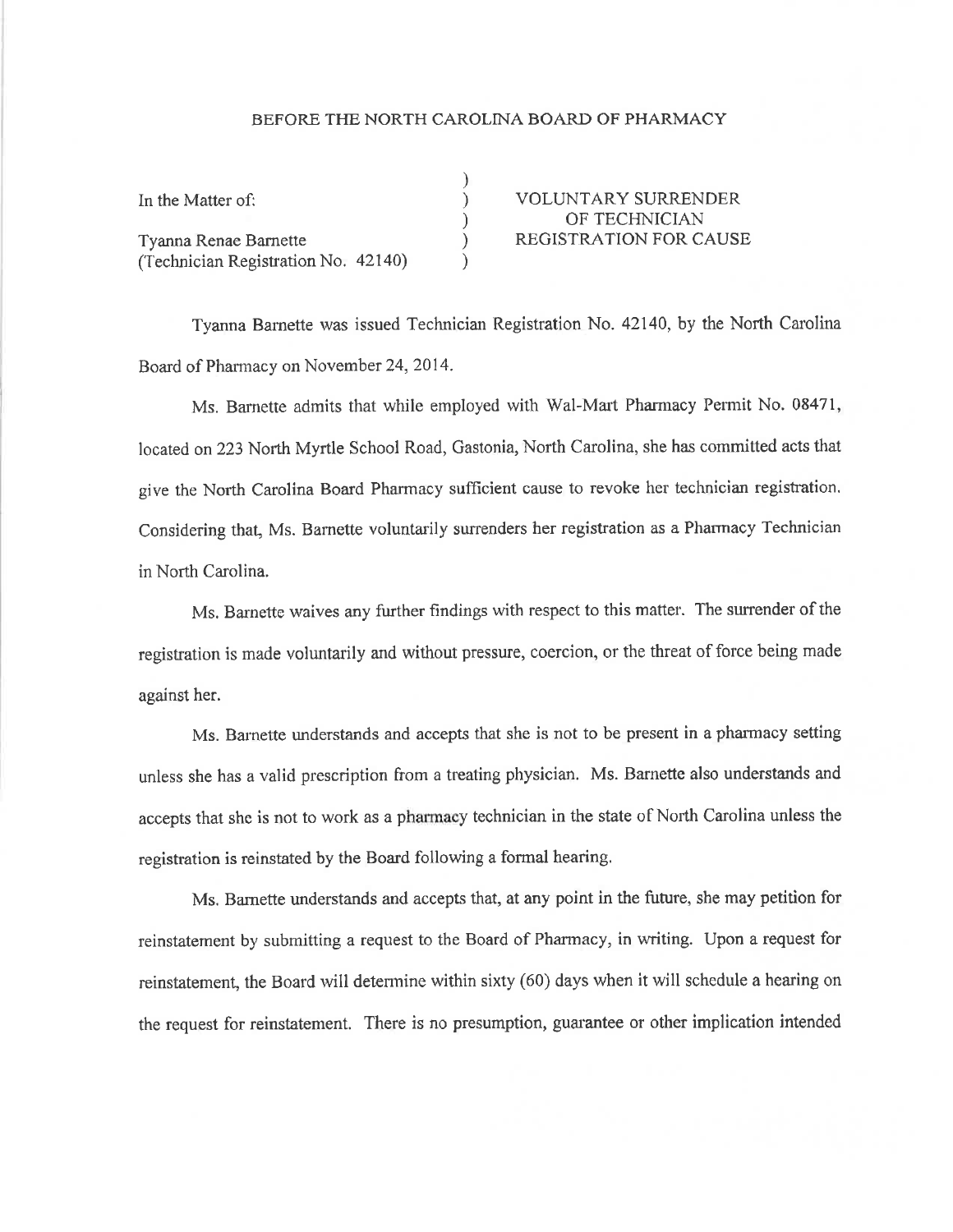within this document that the Board will reinstate the registration. The decision will be made by the Board based on consideration of all available evidence presented at a formal hearing before the Board. The registration will not be returned until and unless the Board issues a reinstatement order after any formal hearing.

This the  $\sqrt{\frac{1}{\sqrt{2}}}$  day of  $\sqrt{\frac{1}{\sqrt{2}}}$ , 2016. Tyanna Barnette